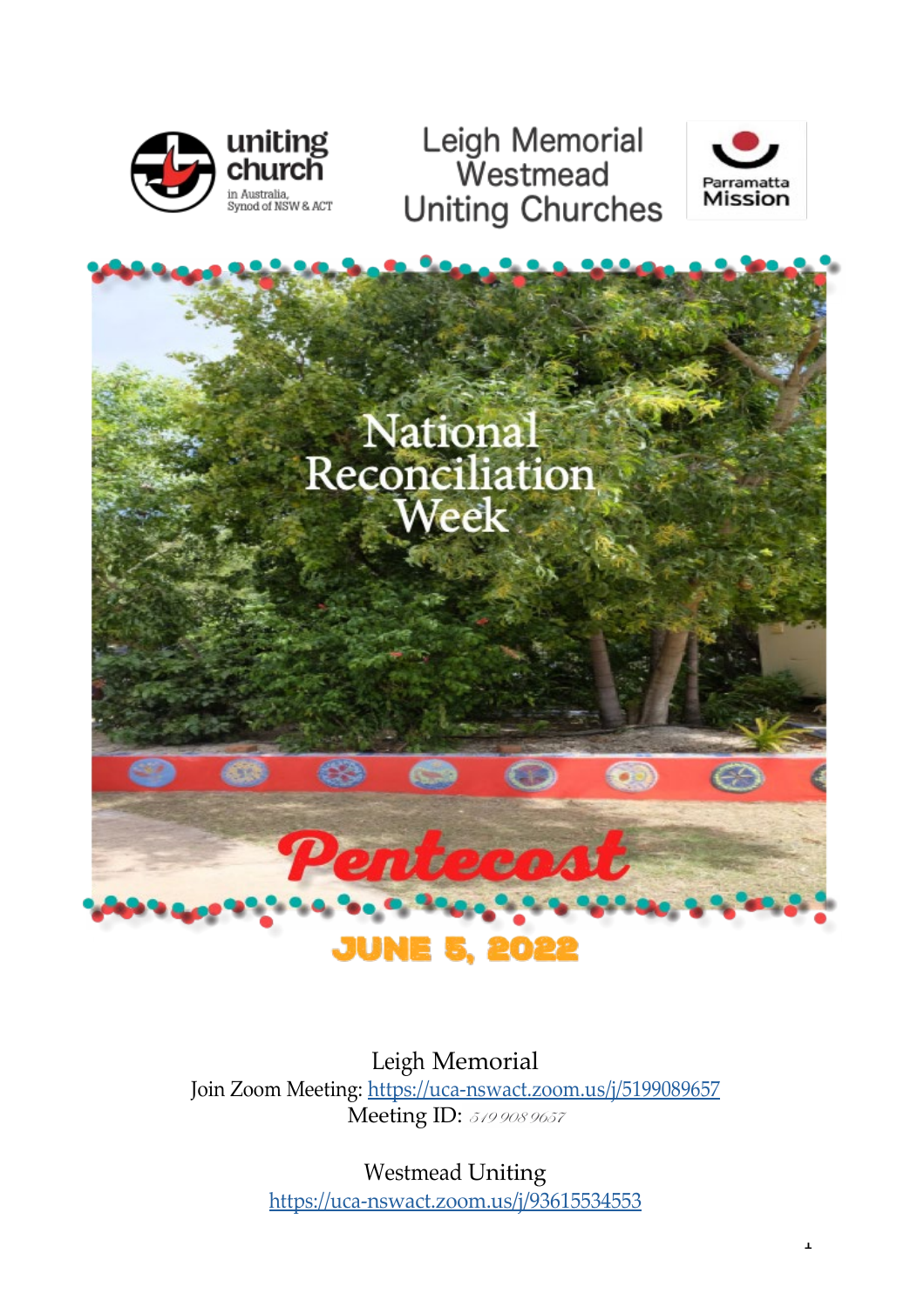### WELCOME

A warm welcome as we gather together on this Pentecost and Reconciliation Sunday.

### THE PENTECOST SPIRIT SEEKS RECONCILIATION

Pentecost reminds us that Christ's Spirit is not mild or temperate but a disrupting force, a caring love that disconcerts and unsettles the systems of this world, redefining power from the inside out and from the bottom up.

We usually think and act in terms of continuities, predictability, repetition of schemes and plans, and the Pentecostal event show us God's capacity to interrupt,

to break those schemes open, and to violate those formulae:

it is a bold and risky spirit, even disobedient, when it is a matter of uncovering new paths of life.

*Ivan Nicoletto OSB Cam. unpublished sermon Pentecost, 2019*

## LIGHTING OF PENTECOST AND RECONCILIATION SUNDAY CANDLE

Today we light this candle of Reconciliation, which announces that the crucified risen Christ breathes the Spirit into our communities and love into reconciliation, inspiring transformed relationships, cultural respect and structural changes.

### *The candle is lit*

### ACKNOWLEDGMENT

In this National Reconciliation Week we acknowledge the Burramattagal people of the Darug Nation, the first inhabitants of this place, as the traditional custodians of this land and pay our respects to their ancient culture, their elders past and present and their emerging leaders. We acknowledge the presence of Aboriginal and Torres Strait Islander people who now reside within this area. We honour them for their custodianship of the land, on which we gather today.

### CALL TO WORSHIP "*JESU"* Gurrumul

**https:/[/www.youtube.com/watch?v=N4LiJiiSlf8](http://www.youtube.com/watch?v=N4LiJiiSlf8)**

#### PRAYERS OF WHO WE ARE

When we look at the stars, we are looking at light that has guided your Aboriginal people from time immemorial. When we drive through Australia's plains, hills and valleys, we are often travelling on routes that have been known for longer than European history.

We give thanks for the richness of the environment in Australia, and acknowledge those who have cared for it throughout time. We give thanks that often we receive the full benefits of Australian citizenship, without stopping to consider those who are on the margins of society, and not receiving all these benefits. And yet we know that this is not the full story of what has happened here.

Merciful God, we, the Second Peoples of this land, acknowledge with sorrow the injustice and abuse that has so often marked the treatment of the First Peoples of this land.

We acknowledge with sorrow the way in which their land was taken from them and their language, culture and spirituality despised and suppressed. We acknowledge with sorrow the way in which the Christian church was so often not only complicit in this process but actively involved in it. We acknowledge with sorrow that in our own time the injustice and abuse has continued, we have been indifferent when we should have been outraged, we have been apathetic when we should have been active, we have been silent when we should have spoken out.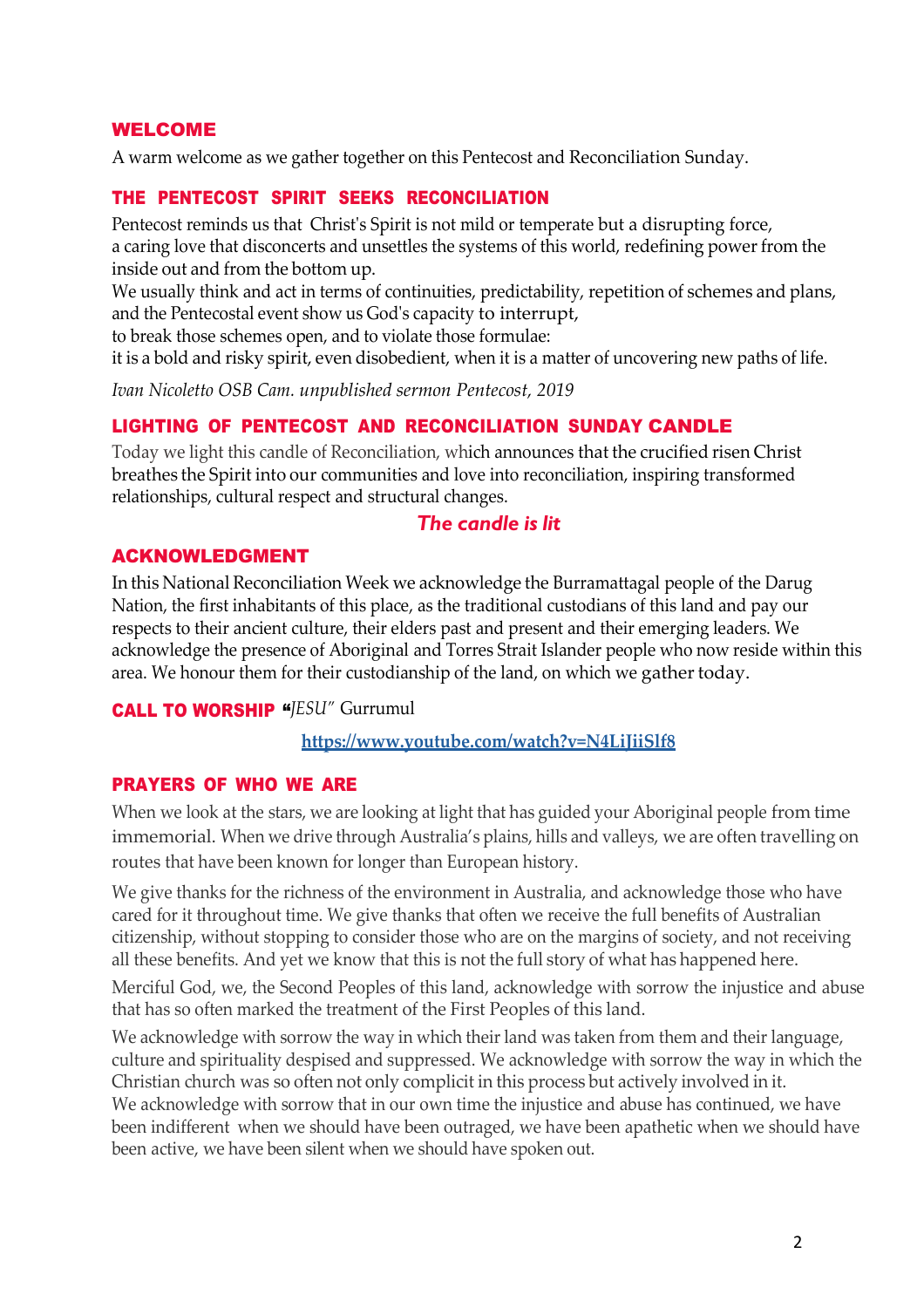*Gracious God, forgive us for our failures, past and present.*

*By your Spirit transform our minds and hearts and structures so that we may boldly speak your truth and courageously do your will. Through JesusChrist. Amen.*

## WORDS OF GRACE & CHANGE

Friends, hear once again the promise of the Christian faith: The gift of life is to be embraced and shared. In the love of Christ we have our peace and we have our healing.

*Thanks be to God. Amen (This absolution is by Sean Gilbert, Uniting Aboriginal and Islander Christian Congress)*

INDIGENOUS READING *Thomas Mayor Recites the "Statement from the Heart," Berry Uniting*

*Church, 7th December 2019 https:/[/www.youtube.com/watch?v=365cbP0m0IY](http://www.youtube.com/watch?v=365cbP0m0IY)*

### **ULURU STATEMENT FROM THE HEART**

We, gathered at the 2017 National Constitutional Convention, coming from all points of the southern sky, make this statement from the heart: Our Aboriginal and Torres Strait Islander tribes were the first sovereign Nations of the Australian continent and its adjacent islands, and possessed it under our own laws and customs. This our ancestors did, according to the reckoning of our culture, from the Creation, according to the common law from 'time immemorial', and according to science more than 60,000 years ago.

This sovereignty is a spiritual notion: the ancestral tie between the land, or 'mother nature', and the Aboriginal and Torres Strait Islander peoples who were born therefrom, remain attached thereto, and must one day return thither to be united with our ancestors. This link is the basis of the ownership of the soil, or better, of sovereignty. It has never been ceded or extinguished, and coexists with the sovereignty of the Crown. How could it be otherwise? That peoples possessed a land for sixty millennia and this sacred link disappears from world history in merely the last two hundred years? With substantive constitutional change and structural reform, we believe this ancient sovereignty can shine through as a fuller expression of Australia's nationhood. Proportionally, we are the most incarcerated people on the planet. We are not an innately criminal people.

Our children are aliened from their families at unprecedented rates. This cannot be because we have no love for them. And our youth languish in detention in obscene numbers. They should be our hope for the future.

These dimensions of our crisis tell plainly the structural nature of our problem. This is the torment of our powerlessness.

We seek constitutional reforms to empower our people and take a rightful place in our own country. When we have power over our destiny our children will flourish. They will walk in two worlds and their culture will be a gift to their country.

We call for the establishment of a First Nations Voice enshrined in the Constitution. Makarrata is the culmination of our agenda: the coming together after a struggle. It captures our aspirations for a fair and truthful relationship with the people of Australia and a better future for our children based on justice and self-determination.

We seek a Makarrata Commission to supervise a process of agreement-making between governments and First Nations and truth-telling about our history.

In 1967 we were counted, in 2017 we seek to be heard. We leave base camp and start our trek across this vast country. We invite you to walk with us in a movement of the Australian people for a better future.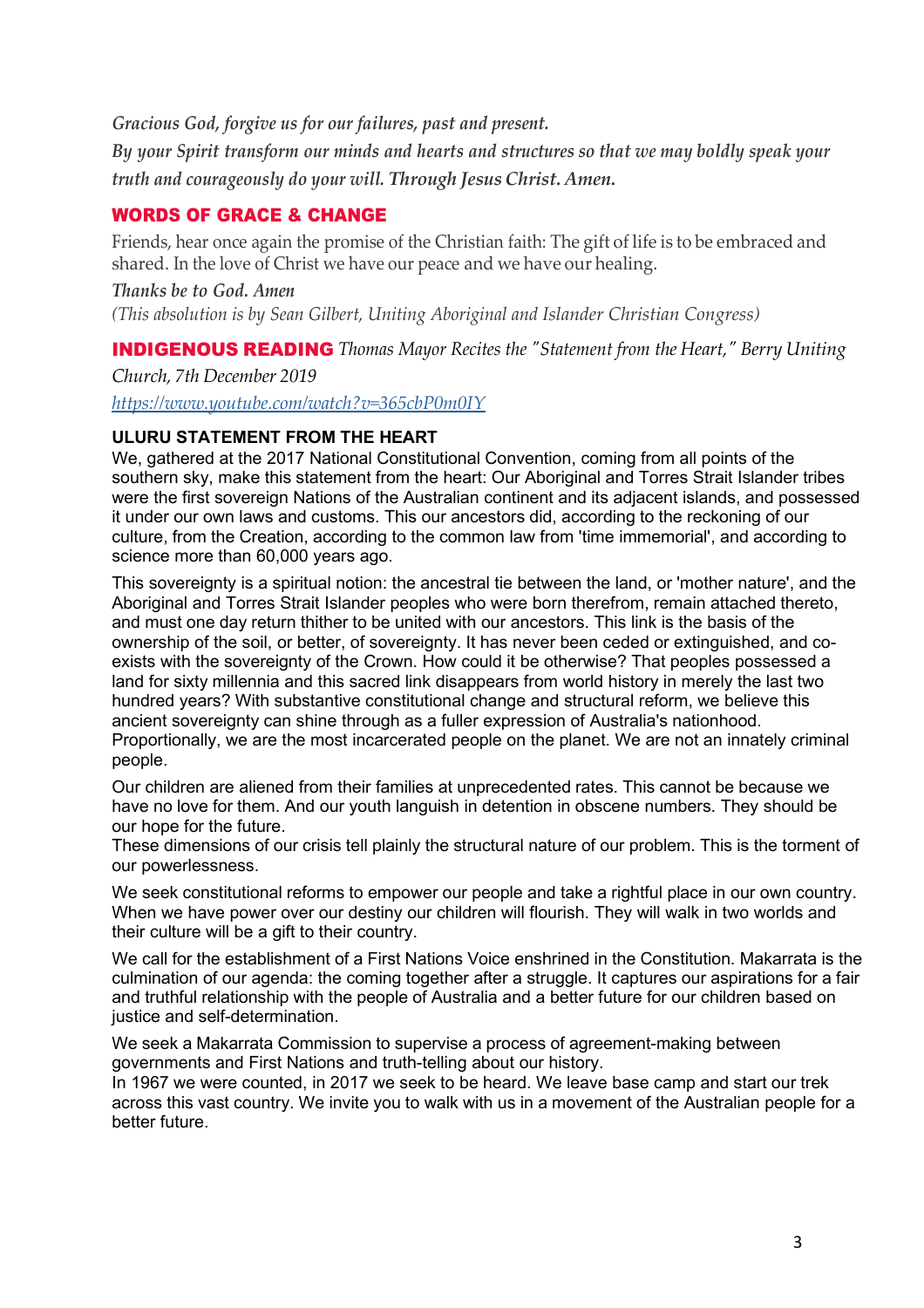### RECONCILIATION HYMN (Tune: Slane)

- 1 When will it be that the sorrow will end? When will the stranger be found as a friend? When will the stories of grief be embraced, told by the stolen, the lost, the displaced?
- 2 When will the languages flourish again, cultures be treasured and pride shine through pain? When will new hearts know that love has drawn near, banishing deafness and blindness and fear?
- 3 When will it be that the wounds will be healed, new ways of walking together revealed? When will the land and its peoples be one, truth fully told and deep justice be done?
- 4 Now, as the First Peoples' voices are heard, now, as each listener's conscience is stirred, Christ in our midst, keep us turning to you and to each other, this long journey through.

(*Source: words © Elizabeth J Smith 2019; tune: Slane) With permission One License A6044575 All rights reserved*

### SCRIPTURE READINGS John 14:8-17, 25-27

#### **(NIV, inclusive language)**

8 Philip said to him, "Jesus, show us God the Parent, and we will be satisfied." 9 Jesus said to him, "Have I been with you all this time, Philip, and you still do not know me? Whoever has seen me has seen God. How can you say, 'Show us God the Parent? 10 Do you not believe that I am in the God and God is in me? The words that I say to you I do not speak on my own; but God the Parent who dwells in me does God's works. 11 Believe me that I am in God and God is in me; but if you do not, then believe me because of the works themselves. 12 Very truly, I tell you, the one who believes in me will also do the works that I do and, in fact, will do greater works than these, because I am going to the Parent God. 13 I will do whatever you ask in my name, so that the Father may be glorified in the Son. 14 If in my name you ask me for anything, I will do it.

15 "If you love me, you will keep my commandments. 16 And I will ask my Parent God, who will give you another Advocate, to be with you forever. 17 This is the Spirit of truth, whom the world cannot receive, because it neither sees nor knows the Spirit. You know the Spirit, who abides with you, and will be in you. …

25"I have said these things to you while I am still with you. 26 But the Advocate, the Holy Spirit, whom God the loving Parent will send in my name, will teach you everything, and remind you of all that I have said to you. 27 Peace I leave with you; my peace I give to you. I do not give to you as the world gives. Do not let your hearts be troubled, and do not let them be afraid.

### REFLECTION

### RESPONSE

*O God our nurturer, may your word live in us. And colour our living. Amen!*

HYMN *We are standing on holy ground* **(***Tune: 'Ellacombe(2) 453 TiS)*

1. We're standing here on holy ground, on land your hand has made; Your art displayed in timeless rocks, in purple haze and space; Its mighty gums and feathery ferns your beauty magnify.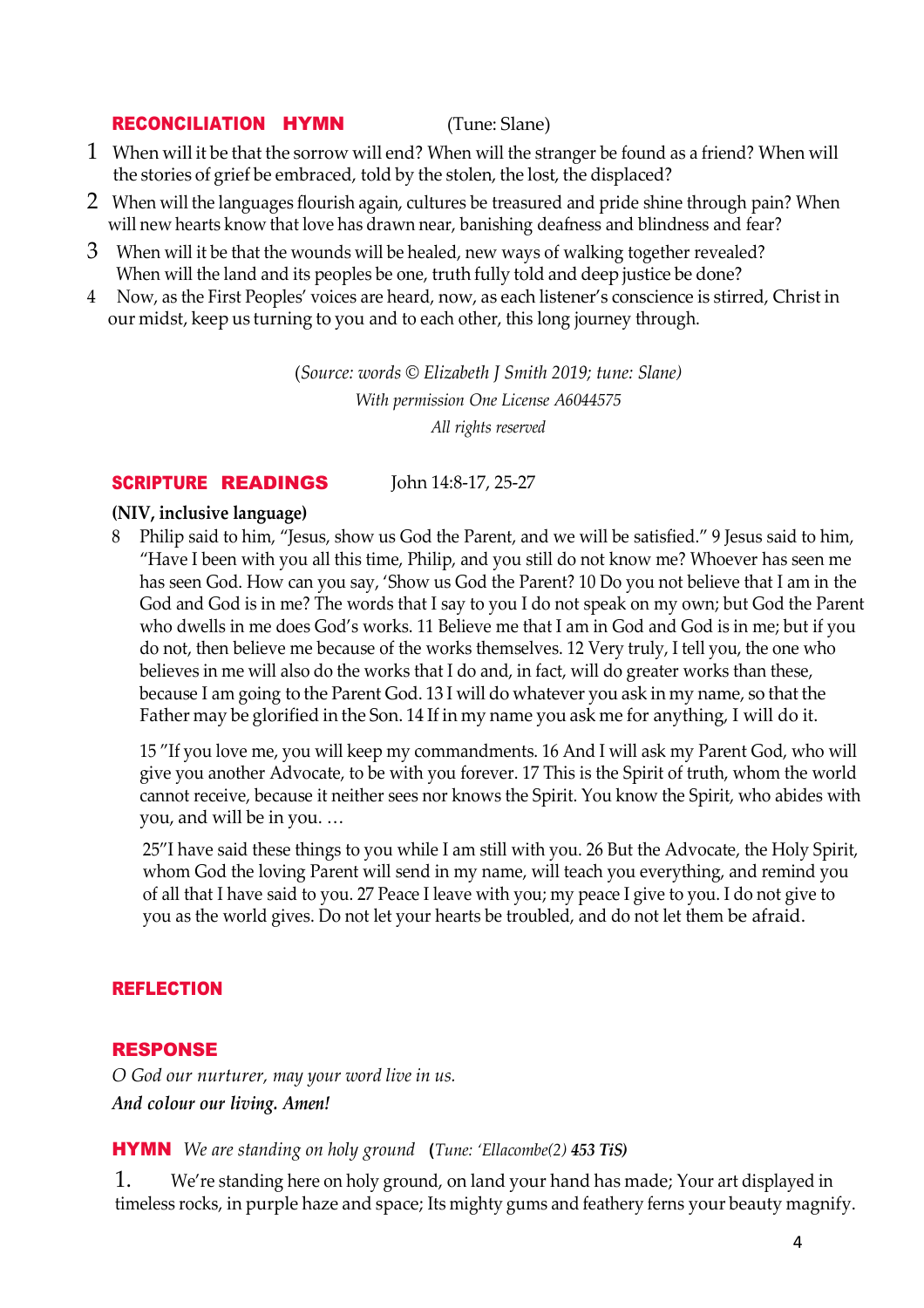Tread softly then, in awe reflect, and listen to the land.

- 2. We're standing here on holy ground, on land which ancients trod. They wrote your law in hills and streams in rocks and caves and trees; A law to tell us who we are, to guide and make us strong. Tread gently then, respect the earth, remember whence we've come.
- 3. We're standing here on holy ground, on land we long to share, Where each has space and equity, and neither want nor fear But demons fierce are dancing here of race and greed and hate. Engrave upon our wills, we pray, your ancient covenant law.
- 4. We're standing here on holy ground, we seek your rule on earth; Your will be done in politics, in law court, market, church; Your gentleness among us reign, and each one dwell secure; May generations yet unborn, live here in harmony.

*© JBrown. (Adapted – Verses 1-2, 4-6) With permission One License A6044575 All rights reserved*

**OFFERING** O God, our prayer is that, as we share these gifts, you will widen the landscape of our seeing, feeling, and ethical living, so that we enhance the lives of all peoples particularly our First Nations Peoples!

Guide us in our generosity!

*Amen.*

# ANNOUNCEMENTS

# PRAYER FOR OTHERS

Grounded in Truth, Walking Together in Courage God of all,

Watcher and dreamer of all people, Source of care, compassion and justice, Keeper

The story of the First Peoples shines bright in this land, For tens of thousands of years it the light burnt strong, Deep culture,

Deep language, Deep spirituality Efficient technology Sustainable living

Like an extension of the Garden of Eden Then things changed,

Whether well-meaning or ill-meaning, Whether selfish or ignorant

The coming of subsequent peoples to this land Has wrought wrong

Harm has been done Right left undone

And the First Peoples have suffered and continue to suffer. Though the story is not all bad and there is good within it, With courage we face the truths that are saddening and upsetting.

We give thanks for the First Peoples of this land. We recognise now their ancient sovereignty We celebrate their wisdom.

We seek to learn from their custodianship.

We are sorry for the loss of land, language, culture and story. We are sorry for the suffering But we are thankful for those who work together

Who listen to each other with courage and respect, And seek to work together in reconciliation.

Help us to be such people, May we open ourselves to the truth both good and ill

And commit to working and walking together with courage That we might walk together, Reconciled to a better future for all people. This we pray.

*Amen*

*(Source: Jon Humphries, Facebook post, Walking Together as First and Second Peoples, Uniting Church in Australia)*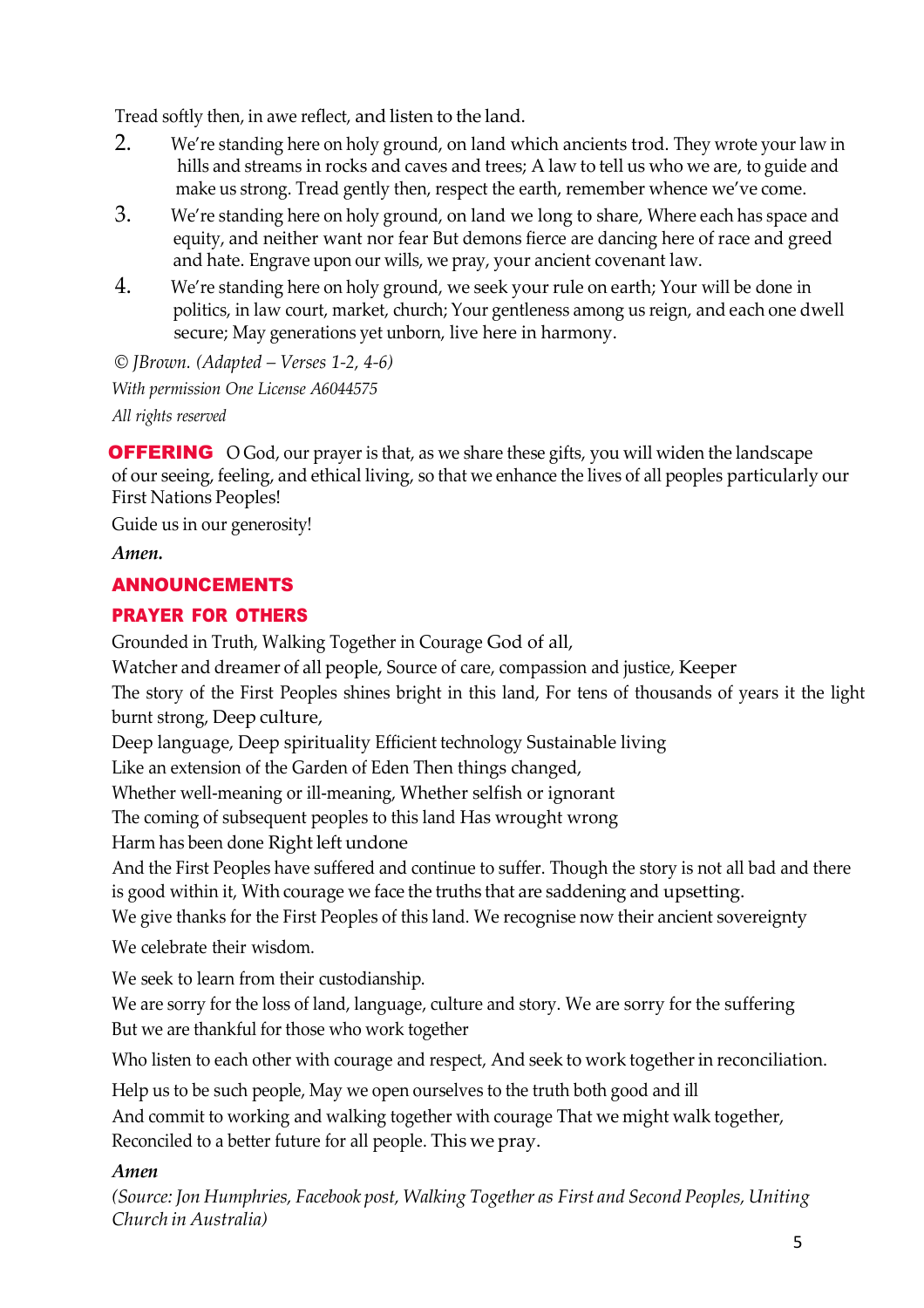# **COMMUNION**

## **INVITATION TO THE TABLE**

The Holy Table of Jesus Christ waits for its honoured guests: all of us who come in humble faith. Here lies the hospitality of God, the open heart of Christ

and the dancing life of the Holy Spirit.

*In eating and drinking this life-giving sacrament we are fed by God's love.*

### **THE PEACE**

As Jesus departed, he promised that God would gift us with the Spirit of Truth, and Jesus gifted us with his Peace!

The peace of Christ be with you.

#### *And also with you.*

*I invite you to sharethe peace of Christ.*

### **THE GREAT THANKSGIVING**

Christ be with you

#### *And also with you.*

We thank you, O God,

for the wonder of the threads of hope which you weave through all creation; for small signs which you give to us each day, if only we will look: for fragile flowers in forest and bushland, for colour in a rock and a smile on the face of a child.

### *We thank you, O God.*

We thank you for gifts which wait for us if we will see them: in a small kindness from one to another, in a word of insight from an unexpected place. Thank you for a brave laugh surviving in sadness and for faithful love which stand the test of every day.

### *We thank you for your gifts to us, O God.*

We give you thanks that as we stay and go down deep into the heart of Christ we may go past our own shadow places and gently stand on the ground of truth.

We thank you that there, in surprising grace, lies peace and new things waiting to be born in us, held within our own longings.

And so we praise you with the faithful

of every time and place, joining with the whole creation in the eternal hymn :

*Holy, holy, holy, God of power and vulnerability, heaven and earth are full of your glory. Come and deliver us, God the giver of life. Blessed is the One who comes in the name of our God. Come and deliver us, God the giver of life.*